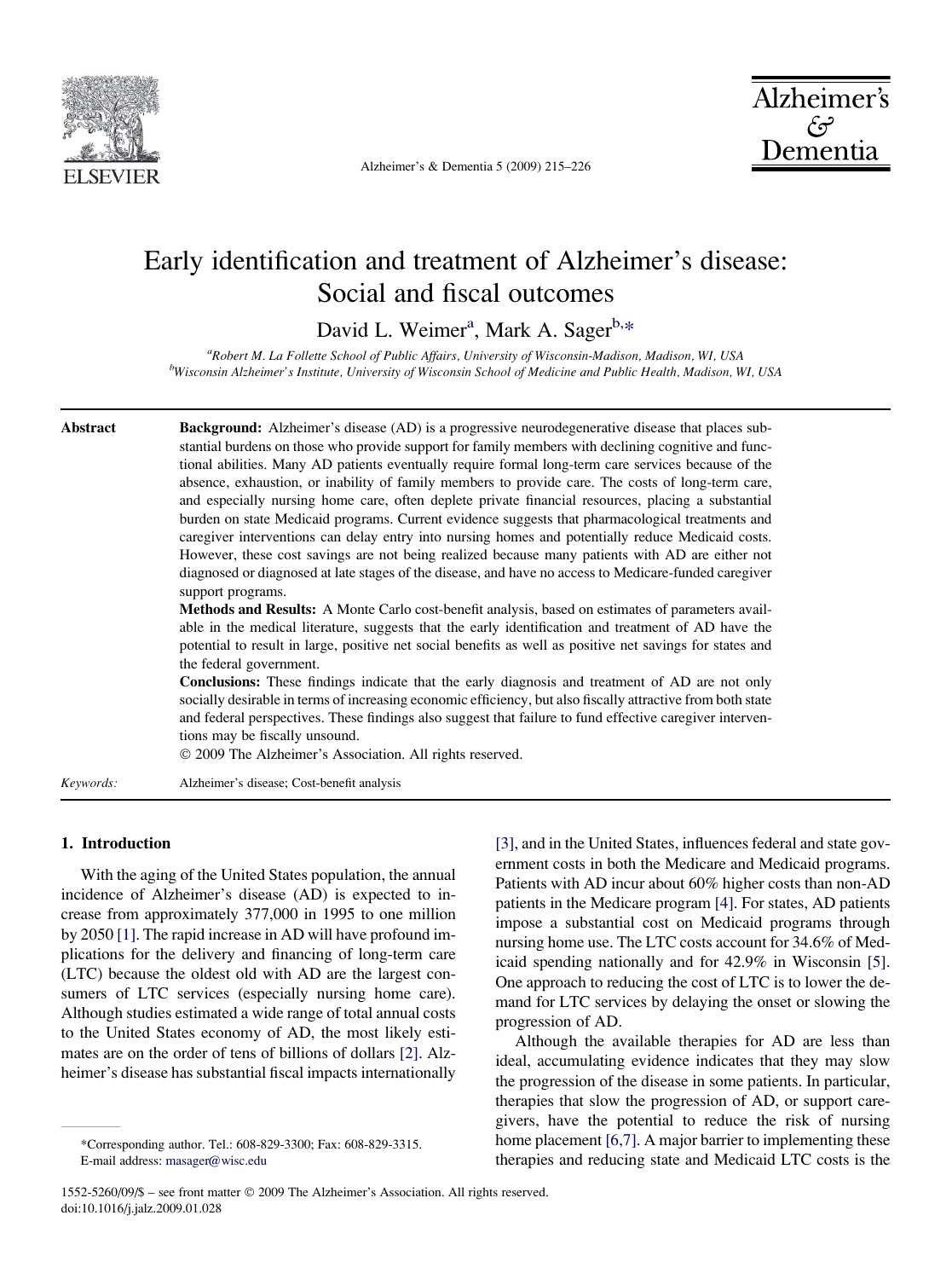failure of the medical profession to diagnose and treat persons with AD. Studies suggest that between 40% to 80% of persons with dementia are undiagnosed in primary care [\[8–](#page-8-0) [10\]](#page-8-0) and, as a result, are untreated. The failure to diagnose and treat persons with AD was attributed to the lack of physicians' knowledge about dementing illnesses, the absence of cognitive screening, and the public perception that nothing can be done about the disease [\[11\]](#page-8-0).

The early diagnosis and treatment of any dementing disorder requires that clinicians be alerted to the presence of potential cognitive problems. The United States Preventive Services Task Force recommends screening only for persons in whom cognitive impairment is already suspected, or for persons who meet certain triggers of suspicion for cognitive impairment [\[12\]](#page-8-0). The current recommendations against broader screening ignore the expressed wishes of older adults who, in some studies, overwhelmingly (80%) stated that they would want to know as early as possible that they had AD [\[13,14\].](#page-8-0) In general, current recommendations focus on the narrow clinical situation and ignore the growing need for early diagnoses that would allow for patient and caregiver interventions early in the course of the disease.

The present analysis evaluates the costs and benefits of the early identification and treatment of AD patients, using LTC cost data from Wisconsin and data about the potential benefits of pharmacologic and nonpharmacologic therapies. Are the early identification and treatment of AD patients socially desirable? Do the early diagnosis and treatment of AD offer fiscal benefits to states or the federal government? Our analysis answers these questions by predicting the net social benefits and changes in state and federal expenditures for early intervention programs, using Wisconsin as an example.

#### 2. Methods

# 2.1. Modeling strategy

Our analyses proceed in two steps. First, the net social benefits and net fiscal savings to Wisconsin and the federal government are estimated, assuming early intervention with drug treatment, a program for caregivers, or both of these interventions. Net social benefits algebraically sum the monetized value of impacts of an intervention on all persons, e.g., patients, caregivers, and taxpayers. The fiscal effects are the changes in public expenditures borne by taxpayers. The large variation in AD progression and the uncertainty about a number of parameters call for a stochastic model. Because a large number of uncertainties must be considered and disease progression is irreversible, a Monte Carlo model is used.

A detailed summary of the modeling strategy for the Monte Carlo trials is shown in Appendix I, and is recapped here. For each set of assumed parameters and interventions, a hypothesized cohort of identical AD patients is followed over the course of their lives. Each patient suffers a random cognitive annual decline, drawn from an appropriate distribution. The cognitive level determines the probability that a patient will be institutionalized in a nursing home, taking into account age, gender, and the presence of a spouse as caregiver. Throughout this process, patients have some probability of surviving until the next year. The experience of the cohort provides a distribution of the present values of net social benefits and fiscal savings from interventions occurring at different stages of the disease, as defined by the Mini-Mental State Examination (MMSE).

Second, the cost of identifying an AD patient is estimated by using the results of an early detection and diagnostic regime from Boustani et al [\[15\].](#page-8-0) This analysis incorporates the false-positive rate as well as empirical rates of voluntary participation at various stages of the diagnostic process. The predictions of the benefits of early intervention, and the predicted costs of the diagnostic program, permit an estimate of the overall net social benefits and fiscal savings that would result from the implementation of an early-stage diagnostic and treatment program.

### 2.2. Monte Carlo parameters

#### 2.2.1. Overview

The Monte Carlo analyses use a number of assumptions related to the calculation of costs and benefits, and are summarized in [Appendix II](#page-10-0). Many of these assumptions are conditional on cognitive ability, as measured by the MMSE. Although many psychosocial and functional factors influence the risk of institutionalization, the model uses the MMSE because of the data available about the relationship between a given MMSE score and the outcomes on which estimates are based. The analyses classify MMSE scores of 28 to 21 as indicating mild AD, 20 to 11 as indicating moderate AD, and 10 to 1 as indicating severe AD.

Several categories of costs accrue to society during the years of survival of AD patients as a function of their MMSE score: expected nursing home institutionalization, direct costs to caregivers, reductions in the quality of life of patients, and reductions in the quality of life of caregivers. The analyses assume that the primary benefits of drug treatment accrue through reductions in costs resulting from a slower decline according to MMSE score. There may be additional benefits of drug treatment, such as improved patient behavior that reduces caregiver burden [\[16\].](#page-8-0) Because our analysis does not account for any effects not related to slowing disease progression, it may underestimate the benefits of drug treatment. As costs and benefits accrue over a number of years, it is necessary to discount them to present values. We do so using midyear discounting with a real discount rate of 3.5%.

### 2.3. Base-case assumptions

#### 2.3.1. Survival probabilities

The analyses assume that the spouses of patients have sexspecific and age-specific annual survival probabilities, based on the most recent United States life tables[\[17\].](#page-8-0) Data from the Cardiovascular Health Study, which followed more than 5000 people over age 65 years for up to 10 years, estimate a hazard ratio for death of 2.1 for AD patients relative to persons with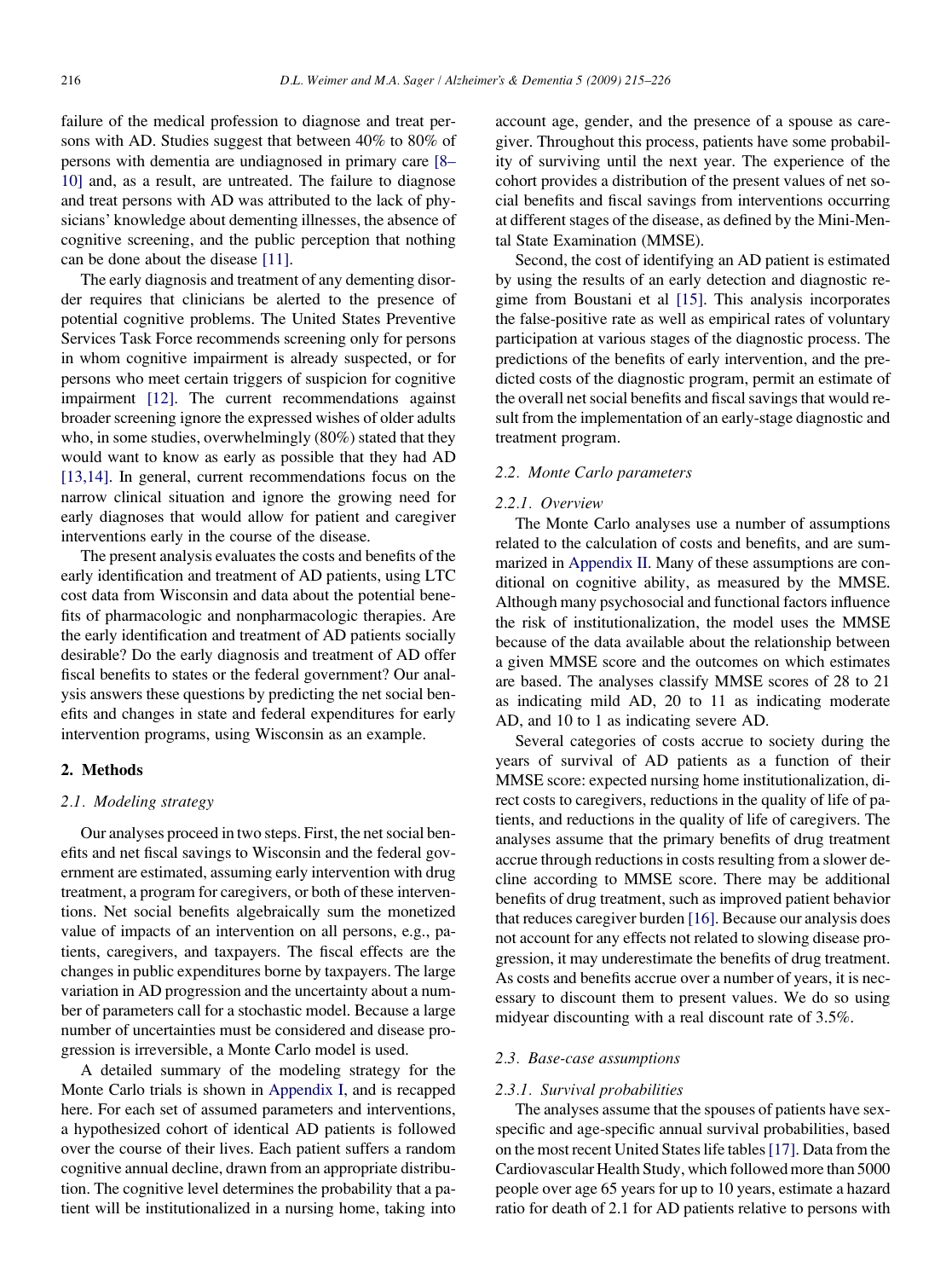normal cognition [\[18\].](#page-8-0) This hazard ratio is applied to the annual survival probabilities for patients, which shortens the expected lifespan. Whereas a 65-year-old with normal cognition would live to about age 81 years on average, a 65-year-old with AD would live on average only to about 76 years. This is a conservative approach, because it is likely that the increased death rate for AD patients is larger for those at more severe stages of the disease, so that uniformly applying the odds ratio results in too many deaths during the mild and moderate stages of the disease, when interventions are most likely to be of benefit. Although one study [\[19\]](#page-8-0) reported a possible reduction in mortality from donepezil therapy, consistent with the findings of Lopez-Pousa et al [\[20\]](#page-8-0), we assume that drug treatment does not affect longevity.

#### 2.3.2. Drug costs

The cost of drug treatment is approximately \$5 per day or \$1,825 per year, and is eligible for Medicare Part D coverage. Mays et al [\[21\]](#page-8-0) estimated that 15% of participants will be below the doughnut hole where they bear a 25% copayment rate and 24% of program participants will fall in the doughnut hole, where they bear a copayment rate of 100%. As a base-case estimate, we assume that the state will pay the 25% copayment for 15% of the population and 100% for the 24% falling into the doughnut hole or an average of 28% of drug costs. The federal share is 72%. Note that we assume that, to ensure high levels of participation, the state pays this share of drug costs for all AD patients rather than just for those who are Medicaid-eligible.

# 2.3.3. Institutionalization risk

The estimates of baseline risk of nursing home institutionalization derive from Hauber et al [\[22\]](#page-8-0). They estimated a piecewise Cox proportional hazard model of the risk of nursing home institutionalization as a function of MMSE score for the average AD patient, using data collected by the Consortium to Establish a Registry for Alzheimer's Disease. We used their estimated models to produce risks contingent on MMSE score, sex, marital status, and age (older or younger than 72 years). Applications of their models, which were performed piecewise in terms of mild, moderate, and severe AD, required adjustments at the boundaries to maintain a monotonic increase in risk of institutionalization with declining MMSE score. Using this approach, the annual risk of institutionalization is about 1% when the MMSE score falls to 24 points and increases to over 90% when the MMSE score falls to 2 points, averaging across all demographic categories. For single older males and females, the probabilities reach 100% at MMSE scores of around 11. At the beginning of each year in our analysis, surviving AD patients are moved from the community to nursing homes, using the probabilities of Hauber et al [\[22\].](#page-8-0) After AD patients are institutionalized in a nursing home, they are assumed to remain there until death.

# 2.3.4. Caregiver costs

Patients with AD receive some care from family caregivers. Estimates of the time that caregivers provide to AD patients are derived from a study conducted by Bell et al [\[23\].](#page-8-0) That study estimated the average time that caregivers spend providing personal-care assistance to patients at home (or in nursing homes) as 15.4 (0.6), 44.5 (1.6), and 70.2 (2.2) hours per week for mild, moderate, and severe AD patients, respectively. In the analyses, estimates of the actual hours spent were randomly selected from uniform distributions, ranging from 50% below to 50% above the estimates of Bell et al [\[23\]](#page-8-0). Following common convention, these hours were monetized using the median hourly wage in Wisconsin for 2006 of \$14.69.

#### 2.3.5. Nursing home costs

The 2005 private-pay cost for a nursing home day in Wisconsin was \$189, or \$66,795 per year, and the Medicaid reimbursement amount was \$127 per diem, or \$46,355 per year [\[24\].](#page-8-0) In Wisconsin, on average, 23% of the Medicaid per diem is paid by patients; 40% of the remainder is paid from state funds, and 60% from federal funds. Consequently, on average, 31% of Medicaid nursing home costs are paid from state funds, or 22% of the private-pay cost. The private-pay rate is considered the social cost of nursing homes, with 22% of that amount paid by Wisconsin, and 33% by the federal government.

#### 2.3.6. Quality of life

Changes in the quality of life of both patients and caregivers may also result from slowing the progression of the disease and changing the venue of care. The utility estimates in these analyses reflect how much a person might value the quality of a year of life in a demented versus nondemented state. Neumann et al [\[25\]](#page-8-0) reported estimates of utilities for both patients and caregivers as a function of AD severity, and in terms of whether care is provided in the community or a nursing home: for patients in community (or nursing home) care, the utilities are 0.68 (0.71), 0.54 (0.48), and 0.37 (0.31) for mild, moderate, and severe AD, respectively. For caregivers of patients in the community (or nursing home), the utilities are 0.86 (0.86), 0.86 (0.88), and 0.86 (0.88) for mild, moderate, and severe AD, respectively. For caregivers, we used the utilities of Neumann et al [\[25\]](#page-8-0) as base levels, adjusted for the risk of depression. Following Lave et al [\[26\]](#page-8-0), we assigned a quality of life of 0.59 for caregivers suffering from major depression. The prevalence of depression among caregivers is about 32% [\[27\]](#page-8-0). Thus, caregiver utilities are assumed to be the same as the utilities of Neumann et al [\[25\]](#page-8-0) when depression is absent (68% of the time), and 0.59 when depression is present (32% of the time).

These utilities can be applied to the statistical value of a life-year to obtain monetized, quality-adjusted life-years. The average statistical value of life for the United States population, suggested by a number of meta-analyses of empirical estimates, is about \$4 million [\[28\]](#page-9-0). At the assumed discount rate of 0.035, this corresponds to the statistical value of a lifeyear as \$187,000. We make the conservative assumption that the statistical value of a life-year is distributed uniformly over a range \$93,500 to \$187,000.

#### 2.3.7. Rate of cognitive decline

The opportunity to initiate treatment early in AD is a primary benefit of early diagnosis. The analyses predict the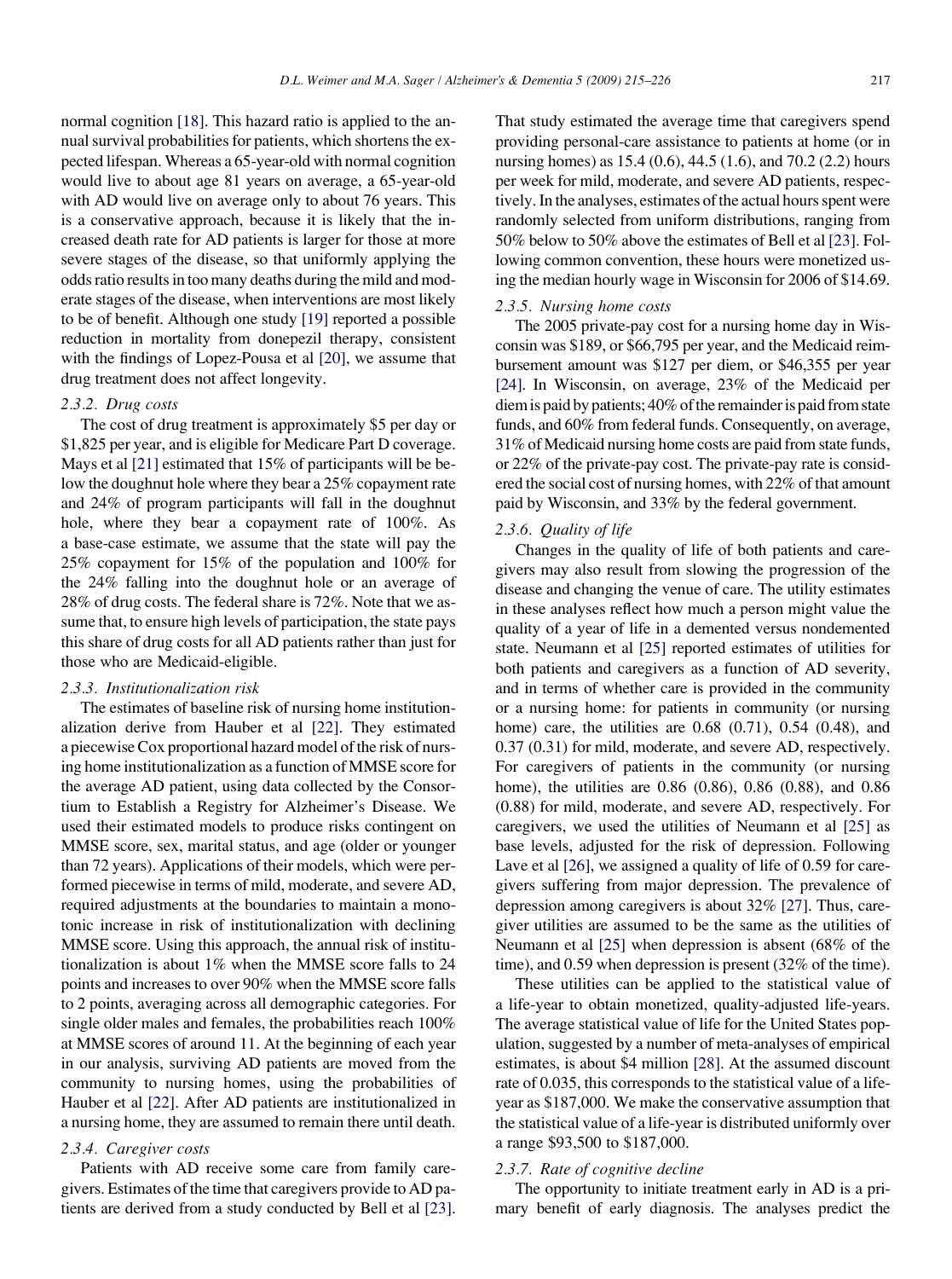impacts of early intervention with AD treatment conditional on age, sex, marital status, and initial MMSE score. An untreated AD patient will typically decline, on average, about 3 to 4 MMSE points per year. Treatment with drugs appears to slow this decline by about 1 to 2 MMSE points per year [\[29\].](#page-9-0)

Each Monte Carlo trial that assesses drug treatment compares the MMSE path for a person both with and without drug treatment immediately after diagnosis. For each year looking forward, declines in MMSE score are randomly selected from a treatment distribution and a nontreatment distribution. Because there are no lifelong, long-term, randomized controlled trials comparing disease progression in treated and untreated patients, we estimated the effect of treatment using the two models summarized in [Appendix III](#page-0-0).

The MMSE/Lopez (L) model is based on the results of a multiyear study of 135 matched pairs of patients with probable AD for whom the primary benefit of treatment was to increase the odds (2.5) of running a slow progressive course, defined as a decline of 2 or fewer MMSE points each year [\[6\]](#page-8-0). On average, slow progressors had near-zero MMSE point declines (0.1 for the treatment group, and  $-0.2$  for those in the control group). On average, fast progressors in the treatment group lost 4.0 points per year, whereas fast progressors in the control group lost 4.9 points per year. We modeled the annual decline in MMSE score by assuming that slow progressors randomly receive declines from a uniform distribution between  $-1$  and 2 (yielding a mean decline of 0.5), and fast progressors on drug treatment randomly receive declines from a uniform distribution between 3 and 5 (yielding a mean decline of 4). Fast progressors not on drug treatment randomly receive declines from a uniform distribution between 3 and 6.8 (yielding a mean decline of 4.9). Further, the analyses randomly assign 60% of patients on drug treatment to be slow progressors, and 40% of patients not on drug treatment to be slow progressors. Overall, this yields mean declines of 1.9 and 3.1 for treatment and nontreatment, respectively. The 1.2-point difference in mean declines is conservative, in view of other studies involving drug treatment that typically found mean differences between 1.7 and 2.3 MMSE points per year [\[30–32\]](#page-9-0).

Alternatively, the MMSE/Normal (N) model assumes that declines for those receiving drug treatment are drawn from a normal distribution with a mean of 1.5 and a standard deviation of 1.5 (with negative values set to zero), whereas declines for those not receiving drug treatment are drawn from a normal distribution with a mean of 3.5 and a standard deviation of 1.5 (with negative values set at zero). The truncation in this process yields a mean difference in decline between treated and untreated patients of approximately 1.9 MMSE points.

#### 2.3.8. Caregiver intervention

The early detection of AD also creates the possibility of providing support services to caregivers, such that AD patients remain at home longer. Although a majority of caregivers appear to view delaying placement of loved ones in nursing homes as very important in absolute terms, as well as in terms of reducing mortality risk [\[33\]](#page-9-0), the strain of providing care, especially for severely affected patients, has the potential to exhaust caregivers and lead to institutionalization. Various support services can be provided to caregivers to help them cope with the burdens of providing care.

We used the results by Mittelman et al [\[7\]](#page-8-0) of a randomized trial of enhanced counseling and support intervention for spouse caregivers, to estimate the net benefits of caregiver intervention. Over an almost 10-year period, Mittelman et al [\[7\]](#page-8-0) randomly assigned over 400 spouses of AD patients to receive either the usual care or enhanced counseling and support intervention. The enhanced counseling included 2 individual sessions, 4 family sessions, weekly support group participation, and ad hoc telephone contacts initiated by caregivers. Each counseling session involved, on average, 4.0 hours of professional time, including 0.2 hours for arrangements, 2.0 hours in actual sessions, 1.15 hours in travel time to caregiver homes, and 0.65 hours in peer review of the session. Approximately 45% of caregivers sought telephone counseling per week, with an average counseling session lasting 0.4 hours. Thus, for each participating caregiver on average, there was an initial expenditure of 24 hours of counselor's time, and an additional 9.4 hours per year of participation. Although agreement to participate in support groups (usually in the caregiver's own neighborhood) was a condition for receiving enhanced counseling, after 1 year, only 58% had joined groups, compared with 42% for those in the usual-care group.

Using a Cox proportional hazard model, the impact of enhanced counseling and support services was estimated to be a reduction in the risk of nursing home placement of 0.72, with a 95% confidence interval range of 0.54 to 0.96, or an average delay of nursing home admission by about 1.5 years [\[7\]](#page-8-0). In addition, Mittelman et al [\[7\]](#page-8-0) reported a statistically significant odds ratio of 0.91 for each later year of entry into their sample. For example, those entering in the fifth year of a 10-year program have an odds ratio of 0.61, relative to those entering in the first year.

Our analysis considers the possible replication of the program studied by Mittelman et al [\[7\],](#page-8-0) using the above assumptions, as summarized in [Appendix III](#page-0-0). Taking medical and public health social workers (Standard Occupational Code [SOC] 211022, May 2005) in Wisconsin as the employment category, and assuming that benefits comprise 30% of the total compensation (the rate for all civilian employees in June 2006), we assumed that a counselor has an annual salary of \$42,290 and benefits of \$18,124, for a total of \$60,414 per year, or \$35.05 per hour. For each AD patient and each year, we applied a random selection from the confidence interval for the odds ratio of the effect of program participation on the risk of institutionalization, adjusted for entry into the program in the fifth year (out of a possible 10 years), to the schedule according to Hauber et al [\[22\]](#page-8-0) of the risk of nursing home institutionalization as a function of MMSE score.

Mittelman et al [\[34\]](#page-9-0) reported reductions in caregiver depression of approximately 15.3, 5.7, and 3.8 percentage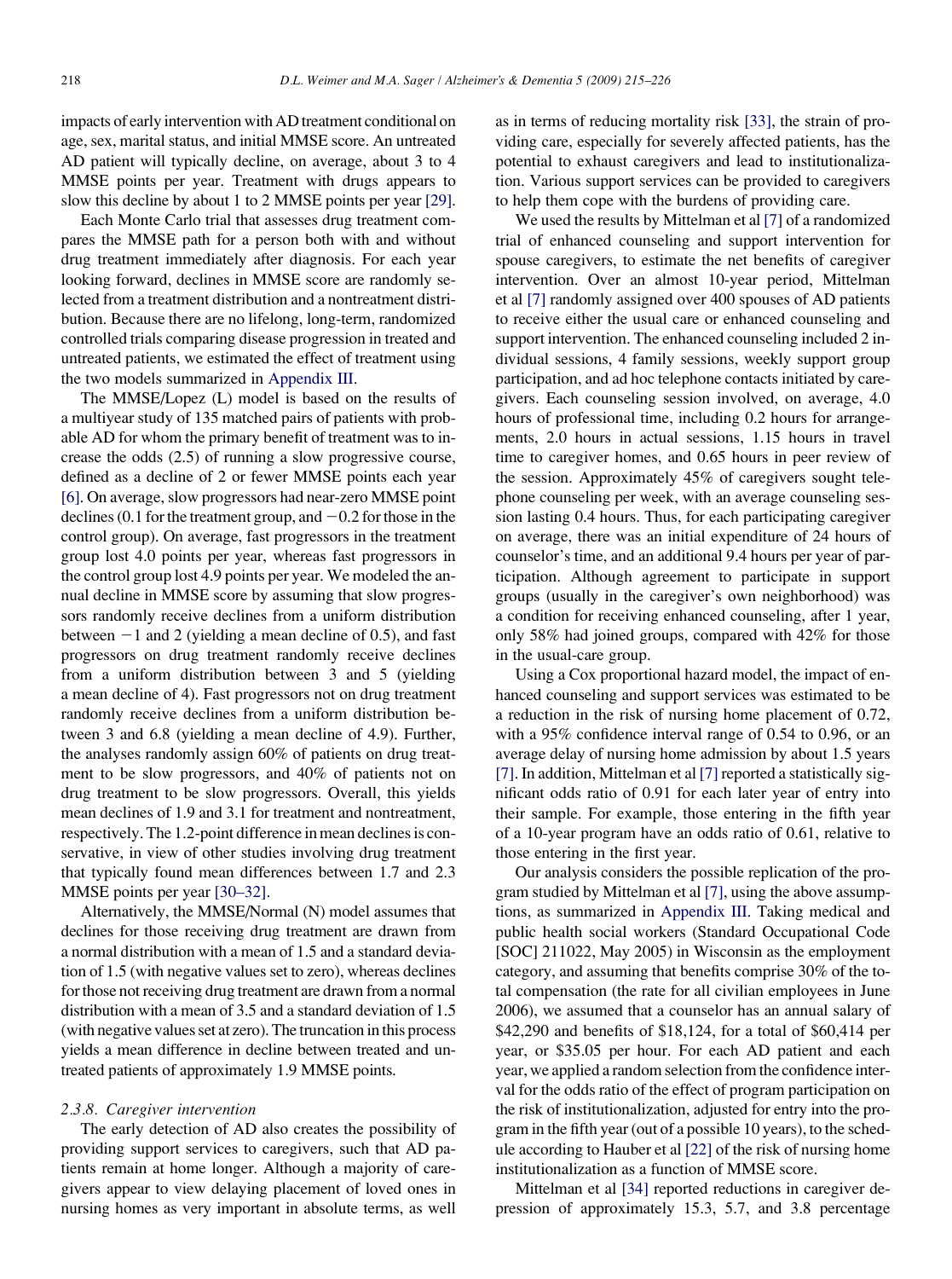points for those receiving enhanced counseling at 1, 3, and 5 years, respectively. We applied the 3-year reduction, assuming that the risk of depression for those receiving enhanced counseling is 26.3%, rather than the 32% assumed for those not receiving enhanced counseling.

#### 2.3.9. Induced service use

Those receiving the caregiver intervention possibly made greater use of generally available support services provided through public and private programs. Data on the utilization of these extra-treatment support services were not reported or analyzed by Mittelman et al [\[7\]](#page-8-0). Consequently, to predict the marginal utilization of services that likely result from implementation of a program like that of Mittelman et al [\[7\],](#page-8-0) we used data from the Alzheimer's Disease Project, which involved the provision of case management and communityservice reimbursement to a randomized treatment group [\[35\]](#page-9-0). In that study, treatment resulted in a 16% increase (from an average base of about 42%) in the fraction of caregivers using any homecare services, as well as a 45-hour per year increase in utilization (from a base of approximately 286 hours per year). Treatment also resulted in an 18-percentagepoint increase (from an average base of about 15%) in the fraction of caregivers who used adult daycare services, as well as a 7-day-per-year increase in utilization (from an average base of approximately 166 days per year). Thus, on average, treatment resulted in an increase in homecare services utilization of about 72 hours per year  $[0.16 (286)$  hours  $+$  $45$  hours)  $+ 0.42$  (45 hours)], and an increase in adult daycare utilization of about 32 days per year [0.18 (166 days  $+ 7$ days)  $+$  0.15 (7 days)]. We monetized these service increments, using national averages of \$19 per hour of in-home care and \$50 per day of adult daycare, to estimate an incremental annual cost of \$2968. We also assume that Wisconsin pays for all marginal services. Because it is unclear how applicable the Alzheimer's Disease Project results are to an intervention like that of Mittelman et al [\[7\],](#page-8-0) we treated the \$2968 as an upper bound. Specifically, in each Monte Carlo trial, a value was randomly drawn from a range of \$0 to \$2968. This approach may underestimate the social costs of the additional service use that the counseling program entails. However, the assumption that Wisconsin would pay the entire amount most likely overestimates the cost of caregiver intervention to the state.

# 2.3.10. Counterfactual: those not diagnosed at early stages of disease

The final set of assumptions concerns the counterfactual against which early detection and treatment is compared. Many patients who are not identified at early stages will eventually be diagnosed, and some will be treated with drugs. Based on a retrospective study of patients diagnosed with AD at a memory disorders clinic, average MMSE scores upon presentation were 20.8, 18.8, 16.8, and 15.3 for those referred from screening programs, physicians, family and friends, and other sources, respectively [\[36\].](#page-9-0) In a study based on over 12,000 beneficiaries in the 2002 Medicare Current

Beneficiary Survey, 24.7% of dementia patients in community settings and 26.3% of dementia patients in long-term care settings received dementia drugs [\[37\]](#page-9-0). Drawing on these studies, we assumed that AD patients not detected at early stages of the disease will present for diagnosis at an MMSE score of 19, and have a 25% chance of receiving drug treatment.

# 3. Results

# 3.1. Monte Carlo results

Each Monte Carlo analysis produced a similar distribution for net social benefits, net Wisconsin fiscal benefits, and net federal fiscal benefits. This distribution was the basis for predicting mean values, i.e., if a large number of people with a particular set of characteristics were treated, then on average, the reported mean values would result. The means contain some sampling error for any finite number of trials. In the present analyses, 10,000 trials produced 95% confidence intervals of approximately \$2000 for estimates of net social and net fiscal benefits.

[Table 1](#page-5-0) shows the impacts of various interventions for a 70-year-old married woman or man with an MMSE score of 28, 26, or 24 when diagnosed and treated. The first row within each MMSE level shows the net social and fiscal benefits, assuming drug treatment with MMSE/N decline, i.e., those receiving drug treatment experience declines drawn from a normal distribution centered around 1.5, with an standard deviation of 1.5. These impacts are substantially larger than those estimated assuming drug treatment with MMSE/ L decline, as shown in the second row. The third row shows the effects of caregiver intervention, assuming MMSE/L decline for untreated patients. The final row for each MMSE level shows the combination of drug treatment and caregiver intervention, assuming MMSE/L decline.

As indicated in [Table 1](#page-5-0), all cells show positive net social and fiscal benefits. Caregiver intervention offers a much higher ratio of fiscal to social benefits than drug treatment alone. Keeping AD patients at any level of severity out of nursing homes saves the state and federal government money, but caregivers continue to bear time costs. There is a synergistic effect between drug treatment and caregiver intervention: drugs slow the decline in MMSE score, and caregiver intervention reduces the risk of institutionalization for any level of MMSE score.

The net social and fiscal benefits are consistently higher for a woman than for a man. This result is true for different ages and MMSE scores at diagnosis and treatment, and is attributable primarily to the higher expected years of additional life for women. The analysis in [Table 1](#page-5-0) is for AD patients with spouses at time of screening. Repeating the analysis for unmarried patients yields small reductions in net social benefits (less than \$2000 on average) for both men and women.

[Fig. 1](#page-5-0) shows the distribution of net social benefits for 10,000 trials for a particular Monte Carlo analysis, assuming a drug-treatment effect (MMSE/L) for a 70-year-old married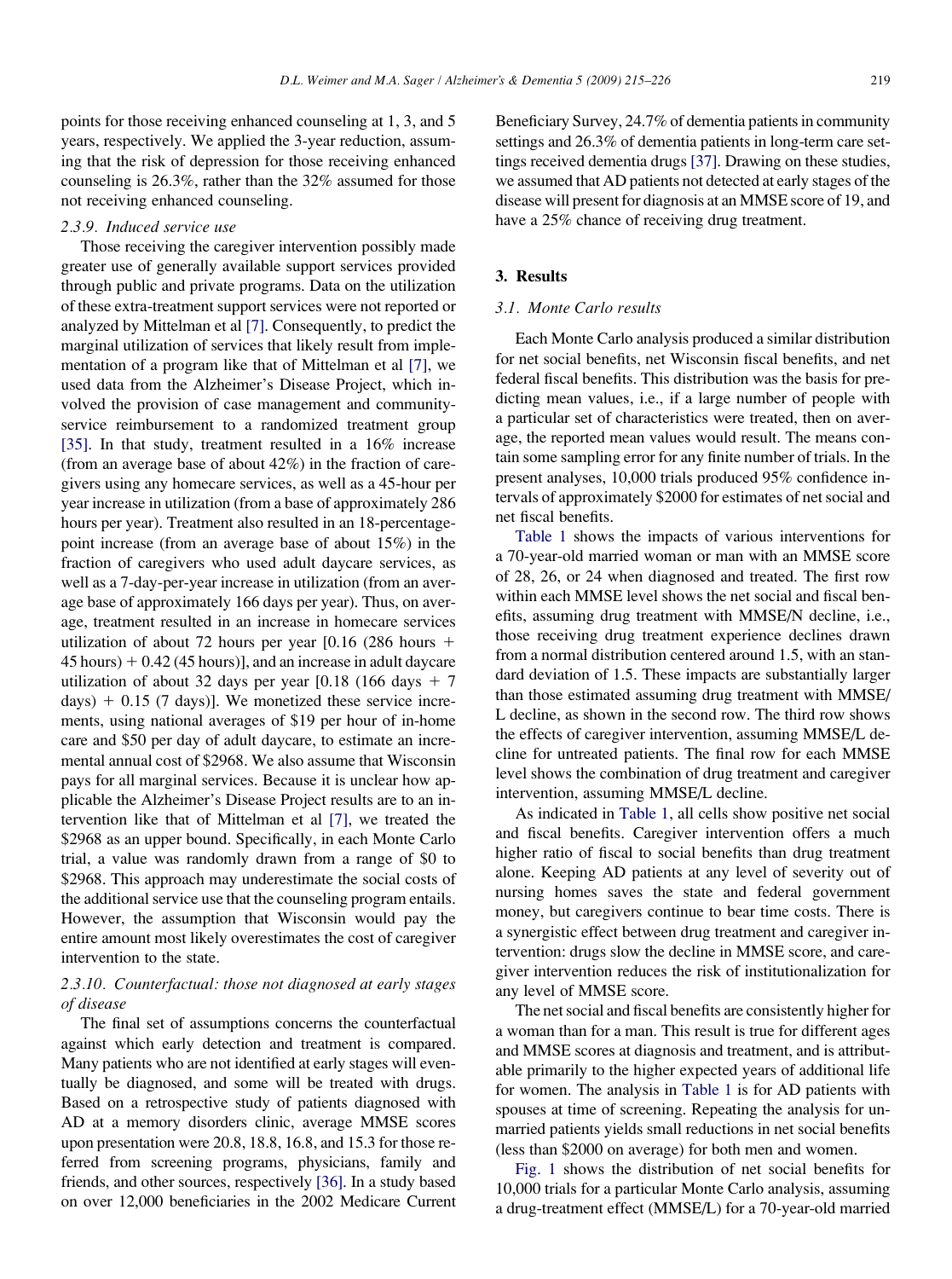<span id="page-5-0"></span>

| Table 1                                                                                                            |  |
|--------------------------------------------------------------------------------------------------------------------|--|
| Net benefits of diagnosis and treatment of a 70-year-old married woman (or man, in parentheses) with AD in \$1000s |  |

|                                  | <b>Present Value</b><br>of Net Social Benefits | Present Value<br>of Wisconsin Fiscal Benefits | Present Value<br>of Federal Fiscal Benefits |  |
|----------------------------------|------------------------------------------------|-----------------------------------------------|---------------------------------------------|--|
|                                  |                                                |                                               |                                             |  |
| $MMSE = 28$ at time of diagnosis |                                                |                                               |                                             |  |
| Drug (MMSE/N)                    | 172 (147)                                      | 15(12)                                        | 28(24)                                      |  |
| Drug (MMSE/L)                    | 98 (84)                                        | 6(5)                                          | 13(12)                                      |  |
| Caregiver intervention (MMSE/L)  | 10(7)                                          | 4(2)                                          | 21(17)                                      |  |
| Drug (MMSE/L) and caregiver      | 125(101)                                       | 16(11)                                        | 34(27)                                      |  |
| $MMSE = 26$ at time of diagnosis |                                                |                                               |                                             |  |
| Drug (MMSE/N)                    | 149 (129)                                      | 13(10)                                        | 22(19)                                      |  |
| Drug (MMSE/L)                    | 94 (80)                                        | 5(4)                                          | 10(9)                                       |  |
| Caregiver intervention (MMSE/L)  | 11(9)                                          | 6(4)                                          | 22(19)                                      |  |
| Drug (MMSE/L) and caregiver      | 116 (104)                                      | 15(13)                                        | 31 (28)                                     |  |
| $MMSE = 24$ at time of diagnosis |                                                |                                               |                                             |  |
| Drug (MMSE/N)                    | 122 (106)                                      | 10(8)                                         | 15(14)                                      |  |
| Drug (MMSE/L)                    | 69 (64)                                        | 4(3)                                          | 6(6)                                        |  |
| Caregiver intervention (MMSE/L)  | 15(11)                                         | 7(6)                                          | 24(20)                                      |  |
| Drug (MMSE/L) and caregiver      | 93 (80)                                        | 15(12)                                        | 29(25)                                      |  |

woman with a starting MMSE score of 26. Averaging across trials, the mean net social benefits are \$94,000, the mean net Wisconsin fiscal savings are \$5000, and the mean net federal fiscal savings are \$10,000. As shown, 68.3% of the trials had positive net social benefits, i.e., whereas on average an early intervention is efficient, the net social benefits are negative in about one third of the trials. In many cases, death comes early, before the benefits of treatment-delayed decline can be fully realized. Averaging over trials, the mean age at death is 80.4 years, and the mean number of years spent in a nursing home is reduced by 1.2 years, from 7.6 years to 6.4.

[Fig. 2A](#page-6-0)–C considers the relative benefits of pharmacologic and nonpharmacologic interventions when AD is detected at different disease stages, as defined by MMSE score. [Fig. 2](#page-6-0)A shows the net social benefits, [Fig. 2](#page-6-0)B shows the net Wisconsin fiscal benefits, and [Fig. 2C](#page-6-0) shows the net federal fiscal benefits of interventions after a diagnosis at various levels of MMSE score for a 70-year-old married woman.



Fig. 1. Distribution of 10,000 trials of Monte Carlo analysis, showing net social benefits of diagnosis and treatment of 70-year-old married women with MMSE score of 26 at diagnosis.

Assuming either MMSE/N or MMSE/L decline, drug treatment yields declining, but positive, net social benefits as MMSE scores decline from 28 to 14. Adding caregiver intervention to drug treatment (MMSE/L) increases net social benefits at each MMSE score. Repeating the analysis, assuming more effective drug treatment (in terms of MMSE/N decline) combined with caregiver intervention, would dramatically increase the social and fiscal benefits of an intervention (results not shown). The net Wisconsin fiscal benefits become negative at an MMSE score of 18, unless drug and caregiver interventions are combined. This result occurs because the benefit of caregiver intervention goes up with decreasing MMSE score, whereas the benefit of drug therapy declines. As shown in [Fig. 2C](#page-6-0), the net federal fiscal benefits of combining drug treatment and caregiver intervention yield positive net benefits even when the MMSE score at diagnosis is as low as 14.

[Fig. 3A](#page-7-0) shows the net social benefits of interventions as a function of age for a married woman with an MMSE score of 26 at diagnosis. As expected, the net social benefits decline with age, but remain positive. [Fig. 3B](#page-7-0),C shows similar patterns for net fiscal benefits: net Wisconsin and net federal fiscal benefits decline, but remain positive through age 80 years.

#### 3.2. Early identification and diagnostic evaluation costs

An important question is whether the cost savings generated by early intervention are large enough to offset the costs associated with early identification and diagnostic evaluations. We estimated a cost per diagnosis of dementia of approximately \$4000, based on estimated costs and charges as well as negative results and refusals to proceed (48% of those screening positive declined further evaluation) according to Boustani et al [\[15\]](#page-8-0). Assuming that 70% of those diagnosed with dementia would be further diagnosed as having AD and would be candidates for intervention, the cost per AD diagnosis was approximately \$5700, which we take as an estimate of the social cost of case-finding and diagnostic costs.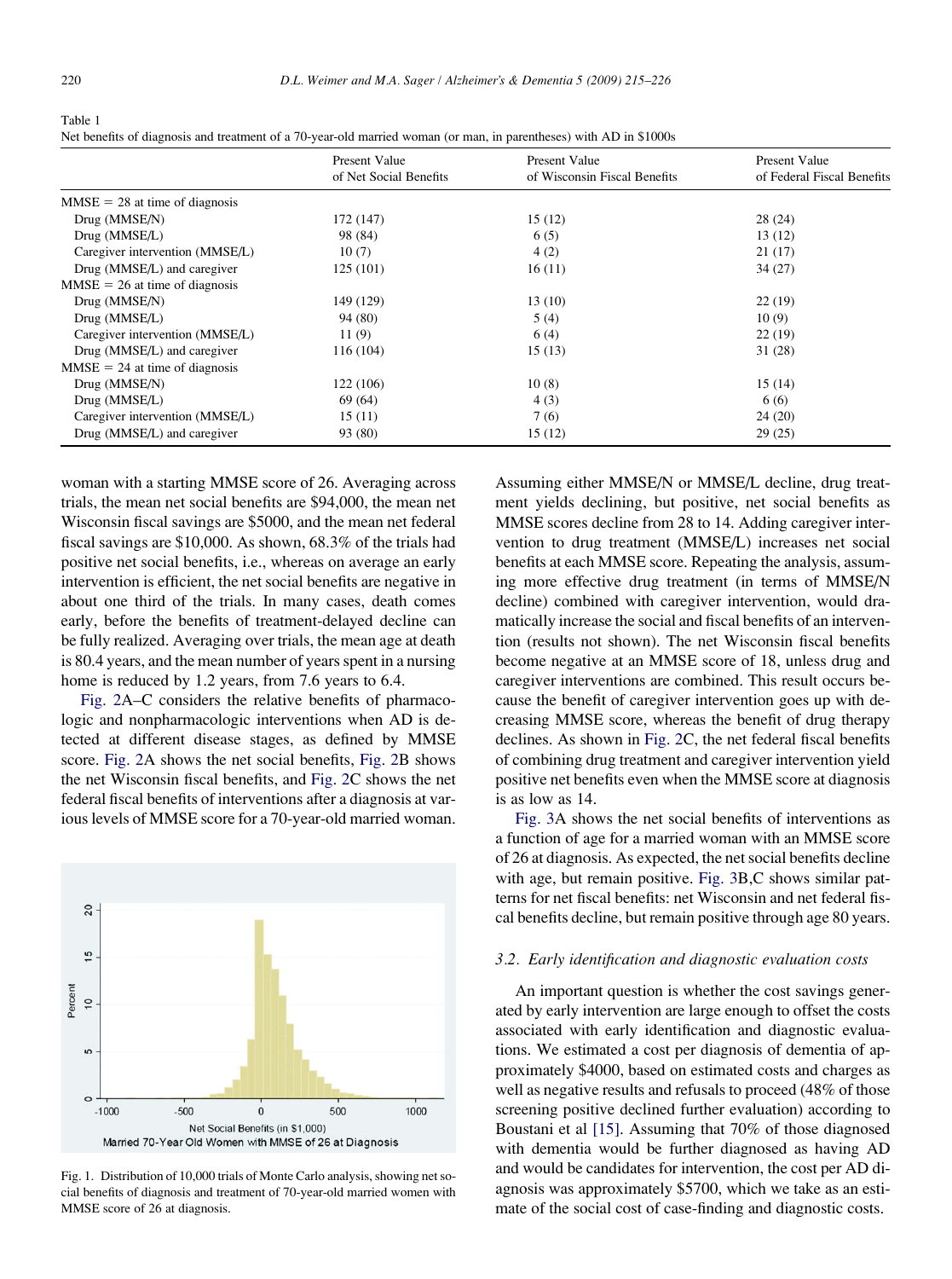<span id="page-6-0"></span>Because the dementia population is primarily over 65 years old, it is Medicare-eligible. Assuming that Medicare covered all diagnostic costs, the cost to the federal government per identified AD patient would be \$3170. Assuming that Wisconsin covered all other associated costs, the cost to the state per identified AD patient would be \$2530.

The cost per diagnosis of this particular protocol is lower than the net fiscal Wisconsin benefits of the combination of drug treatment (MMSE/L) and caregiver intervention shown in [Table 1,](#page-5-0) i.e., if Wisconsin paid all costs of implementing an early identification and caregiver intervention protocol not covered by the federal government, the combined intervention would yield overall savings to the state of approximately \$10,000 per diagnosed patient.

## 4. Discussion

We report the results of a Monte Carlo analysis of the potential benefits of early diagnosis and treatment, using best estimates of the effects of available therapies, both pharmacologic and nonpharmacologic. These analyses suggest that the early recognition and management of persons with AD will generate cost savings. The net benefits were highest when cases were identified at earlier stages, e.g., an MMSE score of 28, and when drug therapy was combined with a caregiver intervention program [\[7\]](#page-8-0). We also estimated the state and federal fiscal benefits of early diagnosis and treatment, and as expected, the federal benefits were consistently more substantial than the state benefits. These results indicate that a program implemented at the national level has the potential to generate substantial cost savings to society as a whole, as well as to state and federal governments. Efforts to promote the earlier identification and better management of AD patients seem to hold promise in terms of stemming the future rise in costs associated with an increasing prevalence of AD in an aging population. More effective treatments could be expected to generate even greater cost savings than those reported here.

Our estimates of the benefits of pharmacologic therapy were based on two models: 1) one that assumes a slowing of deterioration through reductions in mean annual decline; and 2) another that uses the findings of Lopez et al [\[6\]](#page-8-0), in which the major benefit of therapy involved increasing the likelihood that a person would have a slow progressive course. Neither of these models is based on the results of long-term randomized controlled trials (RCTs) evaluating the effects of current drug therapy. There simply are no lifelong, long-term RCTs on which to base assumptions. Because of this, these analyses report the social and fiscal savings that might be realized if available treatments had two different effects on disease course. Our analyses also assume that the use and therefore benefits of drug therapy continue to death. The model of drug benefit by Lopez et al [\[6\]](#page-8-0) is more conservative, but if treatment is implemented early, it still generates substantial cost savings. If the benefits of future therapies were more robust and reduced the mean MMSE decline to 0.5 rather than 1.5 in the MMSE/N model,



Fig. 2. Net social and fiscal benefits of diagnosis and treatment of 70-year old married women diagnosed at different stages of AD (A–C), as defined by MMSE score.

then the net social benefits would rise from \$149,000 to \$406,000 for a 70-year-old married woman diagnosed at an MMSE score of 26. These analyses illustrate the importance of research directed at developing more effective AD-modifying therapies.

We used a model developed by Mittelman et al [\[7\]](#page-8-0) to estimate the potential costs and benefits of a caregiver intervention. We chose this model because its effectiveness was evaluated in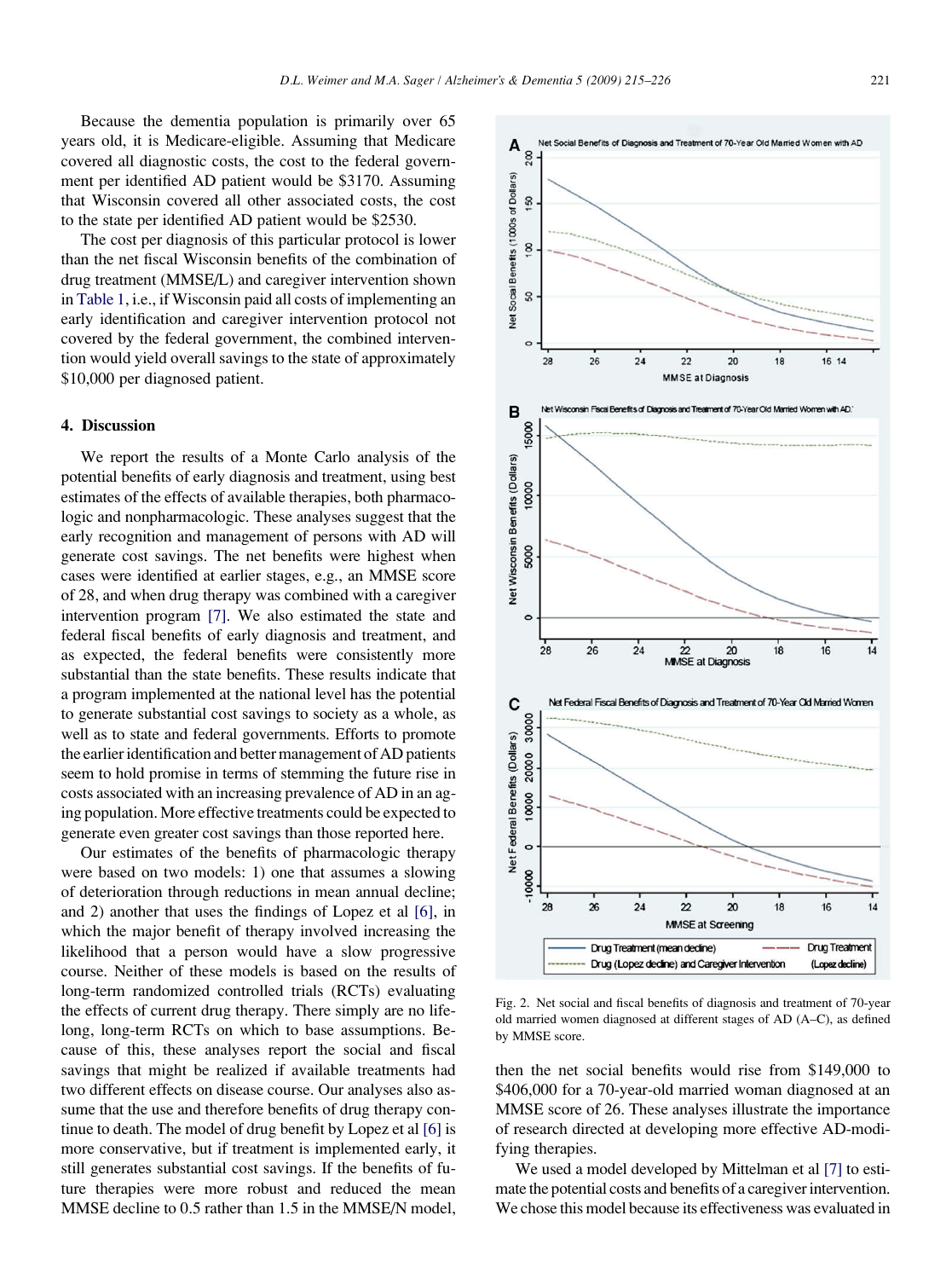<span id="page-7-0"></span>

Fig. 3. Net social and fiscal benefits of diagnosis and treatment of married women with MMSE score of 26 (A–C), diagnosed at different ages.

RCTs lasting almost 10 years and the benefits were time-dependent, i.e., they increased with longer participation in the program. Other caregiver interventions were limited by small sample sizes [\[38\]](#page-9-0) or by interventions lasting less than 1 year [\[39\],](#page-9-0) and did not show reductions in nursing home use. Net social and fiscal savings were consistently larger when drug treatment was combined with caregiver intervention. These analyses confirm what is already known, i.e., that caregivers are important components of successful dementia-management programs, and should not be ignored. Current Medicare reimbursement policies do not support the development of caregiver interventions similar to the model of Mittelman et al [\[7\].](#page-8-0) Our analyses suggest that this failure is fiscally unsound.

Our analyses suggest that the net social benefits of interventions are sufficiently large to justify even relatively expensive programs to promote early diagnosis and treatment. In view of the fiscal pressures facing states, the more relevant question is whether an early diagnosis and treatment program can be designed to yield a cost per AD diagnosis sufficiently small to make early diagnosis and treatment, including caregiver intervention, fiscally desirable from the state or federal perspective.

To answer this question, we estimated the results and costs of a dementia-diagnosis protocol, using the findings of Bous-tani et al [\[15\]](#page-8-0). We chose this protocol because we believe it represents a likely high estimate for screening costs and outcomes. The mean MMSE score in that study was 18 at time of diagnosis and 70% of the population was African-American, and as a result, findings from that study may not be generalizable to the larger population. In that study, only 52% of persons screening positive agreed to further evaluation, and of those, 47% were diagnosed with dementia. Our diagnostic cost estimates were also taken from that study, and assumed that neuroimaging and extensive neuropsychological tests were performed in all agreeing to further evaluation. Despite this conservative approach to estimating program costs for early diagnosis, the combined drug/caregiver intervention still generated cost savings. The net fiscal benefits of the combined intervention to Wisconsin were large enough to generate savings of approximately \$10,000 per diagnosed patient, even if Wisconsin paid all program costs. However, we also assumed that physicians would act on the results of the diagnostic process to provide drug or caregiver interventions. This may be an overestimate, especially for persons with early AD [\[40\]](#page-9-0).

Does our analysis suggest that we should implement population-based cognitive screening programs to promote early detection and intervention? We do not think so. We think that scarce resources could be better spent developing more effective disease-altering therapies and financing caregiver interventions that were shown to reduce costs. At present, the benefits of current therapies are marginal, Medicare does not support caregiver interventions, and access to dementia diagnostic services is limited. Until these deficiencies in AD management are resolved, population-based cognitive screening will continue to be controversial.

There are numerous arguments against cognitive screening to promote the early diagnosis and treatment of AD [\[41\].](#page-9-0) There is concern that many people will experience fear and anxiety about being labeled with a cognitive disorder such as AD. Studies suggest that this assumption may not be valid [\[13,42\].](#page-8-0) The marginal benefits of available therapies are another reason often cited for not screening. However, as illustrated in these analyses, savings do not necessary accrue simply because of pharmacologic treatment. Nonpharmacologic caregiver interventions, like the intervention of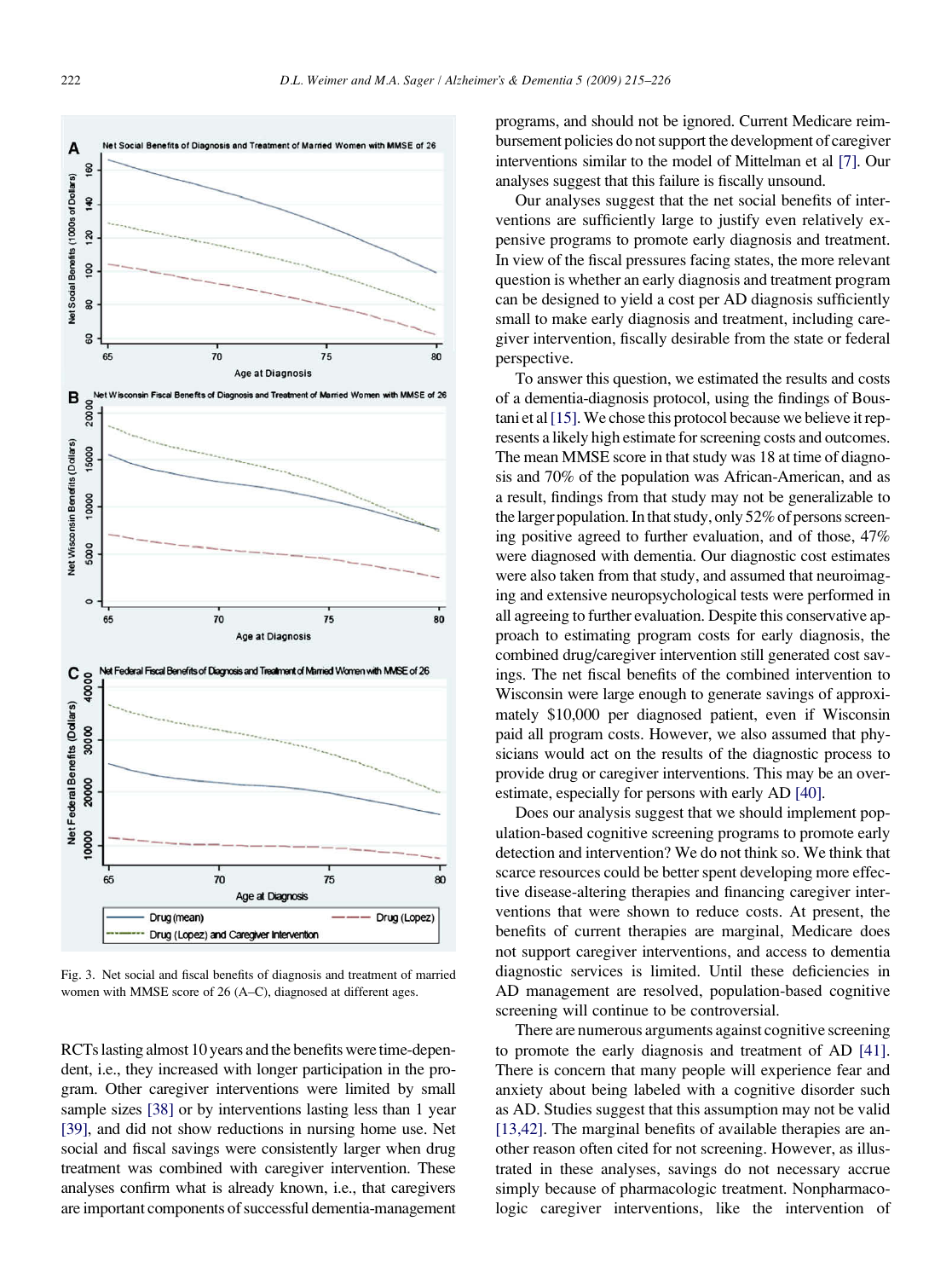<span id="page-8-0"></span>Mittelman et al [7], if made available, can offer significant savings to state and federal governments, regardless of the effectiveness of current drugs.

The analyses presented here answer two important public policy questions. First, is the early detection of AD, followed by drug treatment and caregiver support, socially desirable? The estimation of positive net social benefits provides an affirmative answer to this question. Second, from a political economy perspective, do early detection, treatment, and caregiver support offer sufficient fiscal savings to either the federal or state governments, to make these interventions politically viable in a time of fiscal austerity? The analysis also provides an affirmative answer to this question. Potentially large fiscal savings for the federal government should encourage changes in Medicare reimbursement and the present approach to dementia management. Moreover, potential fiscal savings for a state like Wisconsin should encourage the development of state-level programs, even in the absence of a national program. As states devote increasing amounts of their Medicaid dollars to LTC for AD patients, state policymakers are likely to be receptive to the potential for early intervention to reduce these expenditures. These programs could include some form of cognitive screening combined with public and professional education and improved access to dementia diagnostic services, and proven programs of caregiver support.

Over the next 5 to 10 years, emerging therapies may become more effective in slowing the course of the disease and reducing the LTC costs and caregiver burden [\[43\].](#page-9-0) Our analyses suggest that improving access to even marginally effective therapies and effective caregiver interventions may be not only good medicine, but also sound fiscal policy. Nevertheless, public policy as well as professional attitudes about AD will need to change from that of neglect to proactive recognition and management, if these savings are to be realized.

# Acknowledgments

We thank Elizabeth Drilias and Marc Ratkovic for research assistance, and for financial support we thank the Institute for Clinical and Translational Research, the Community Academic Partnership Program, and the Robert M. La Follette School of Public Affairs (University of Wisconsin-Madison). We thank Dana Mukamel, Aidean Vining, and participants in the 2008 Workshop of the Society for Benefit-Cost Analysis for helpful comments.

# **References**

- [1] Hebert LE, Beckett LA, Scherr PA, Evans DA. Annual incidence of Alzheimer disease in the United States projected to the years 2000 through 2050. Alzheimer Dis Assoc Disord 2001;15:169–73.
- [2] Bloom BS, de Pouvourville N, Straus WL. Cost of illness of Alzheimer's disease: how useful are current estimates? Gerontologist 2003;43:158–64.
- [3] Knapp M, Prince M. Dementia UK: the full report. London: Alzheimer's Society; 2007.
- [4] Taylor DH Jr, Sloan FA. How much do persons with Alzheimer's disease cost Medicare? J Am Geriatr Soc 2000;48:639–46.
- [5] Kaiser Family Foundation. State health facts. Available at, [www.](http://www.statehealthfacts.org) [statehealthfacts.org;](http://www.statehealthfacts.org) 2006.
- [6] Lopez OL, Becker JT, Saxton J, Sweet RA, Klunk W, DeKosky ST. Alteration of a clinically meaningful outcome in the natural history of Alzheimer's disease by cholinesterase inhibition. J Am Geriatr Soc 2005; 53:83–7.
- [7] Mittelman MS, Haley WE, Clay OJ, Roth DL. Improving caregiver well-being delays nursing home placement of patients with Alzheimer disease. Neurology 2006;67:1592–9.
- [8] Valcour VG, Masaki KH, Curb JD, Blanchette PL. The detection of dementia in the primary care setting. Arch Intern Med 2000;160:2964–8.
- [9] Boise L, Neal MB, Kaye J. Dementia assessment in primary care: results from a study in three managed care systems. J Gerontol Med Sci 2004;59A:621–6.
- [10] Magsi H, Malloy T. Under-recognition of cognitive impairment. I. Assisted living facilities. J Am Geriatr Soc 2005;53:295–8.
- [11] Boise L, Camicioli R, Morgan DL, Rose JH, Congleton L. Diagnosing dementia: perspectives of primary care physicians. Gerontologist 1999; 39:457–64.
- [12] United States Preventive Services Task Force. The guide to clinical preventive services. Rockville, MD: Agency for Healthcare Research and Quality; 2005.
- [13] Dale W, Hemmerich J, Hill EK, Hougham GW, Sachs GA. What correlates with the intention to be tested for mild cognitive impairment (MCI) in healthy older adults? Alzheimer Dis Assoc Disord 2008;22:144–52.
- [14] Dale W, Hougham GW, Hill EK, Sachs GA. High interest in screening and treatment for mild cognitive impairment in older adults: a pilot study. J Am Geriatr Soc 2006;54:1388–94.
- [15] Boustani M, Callahan CM, Unverzagt FW, Austrom MG, Perkins AJ, Fultz B, et al. Implementing a screening and diagnosis program for dementia in primary care. J Gen Intern Med 2005;20:572–7.
- [16] Geldmacher DS. Treatment guidelines for Alzheimer's disease: redefining perceptions of primary care. Primary care companion. J Clin Psychiatry 2007;9:113–21.
- [17] Arias E. United States life tables, 2003. Natl Vital Stat Rep 2006; 54:1–40.
- [18] Fitzpatrick AL, Kuller LH, Lopez OL, Kawas CH, Jagust W. Survival following dementia onset: Alzheimer's disease and vascular dementia. J Neurol Sci 2005;229/230:43–9.
- [19] Gasper MC, Ott BR, Lapane KL. Is donepezil therapy associated with reduced mortality in nursing home residents with dementia? Am J Geriatr Pharmacother 2005;3:1–7.
- [20] Lopez-Pousa S, Olmo JG, Franch JV, Estrada AT, Cors OS, Nierga IP, et al. Comparative analysis of mortality in patients with Alzheimer's disease treated with donepezil or galantamine. Age Ageing 2006; 35:365–71.
- [21] Mays J, Brenner M, Neuman T, Cubanski J, Claxton G. Estimates of Medicare beneficiaries—out-of-pocket drug spending in 2006. Menlo Park, CA: Kaiser Family Foundation; 2004.
- [22] Hauber AB, Gnanasakthy A, Snyder EH, Bala MV, Richter A, Mauskopf JA. Potential savings in the cost of caring for Alzheimer's disease: treatment with rivastigmine. Pharmacoeconomics 2000;17:351–60.
- [23] Bell CM, Araki SS, Neumann PJ. The association between caregiver burden and caregiver health-related quality of life in Alzheimer's disease. Alzheimer Dis Assoc Disord 2001;15:129–36.
- [24] Wisconsin Department of Health and Family Services. Wisconsin nursing homes and residents. Madison, WI: Division of Health Care Financing, Bureau of Health Information; 2006.
- [25] Neumann PJ, Hermann RC, Kuntz KM, Araki SS, Duff SB, Leon J, et al. Cost-effectiveness of donepezil in the treatment of mild or moderate Alzheimer's disease. Neurology 1999;52:1138–45.
- [26] Lave JR, Frank RG, Schulberg HC, Kamlet MS. Cost-effectiveness of treatments for major depression in primary care practice. Arch General Psychiatry 1998;55:645–51.
- [27] Covinsky KE, Newcomer R, Fox P, Wood J, Sands L, Dane K, et al. Patient and caregiver characteristics associated with depression in caregivers of patients with dementia. J Gen Intern Med 2003;18:1006–14.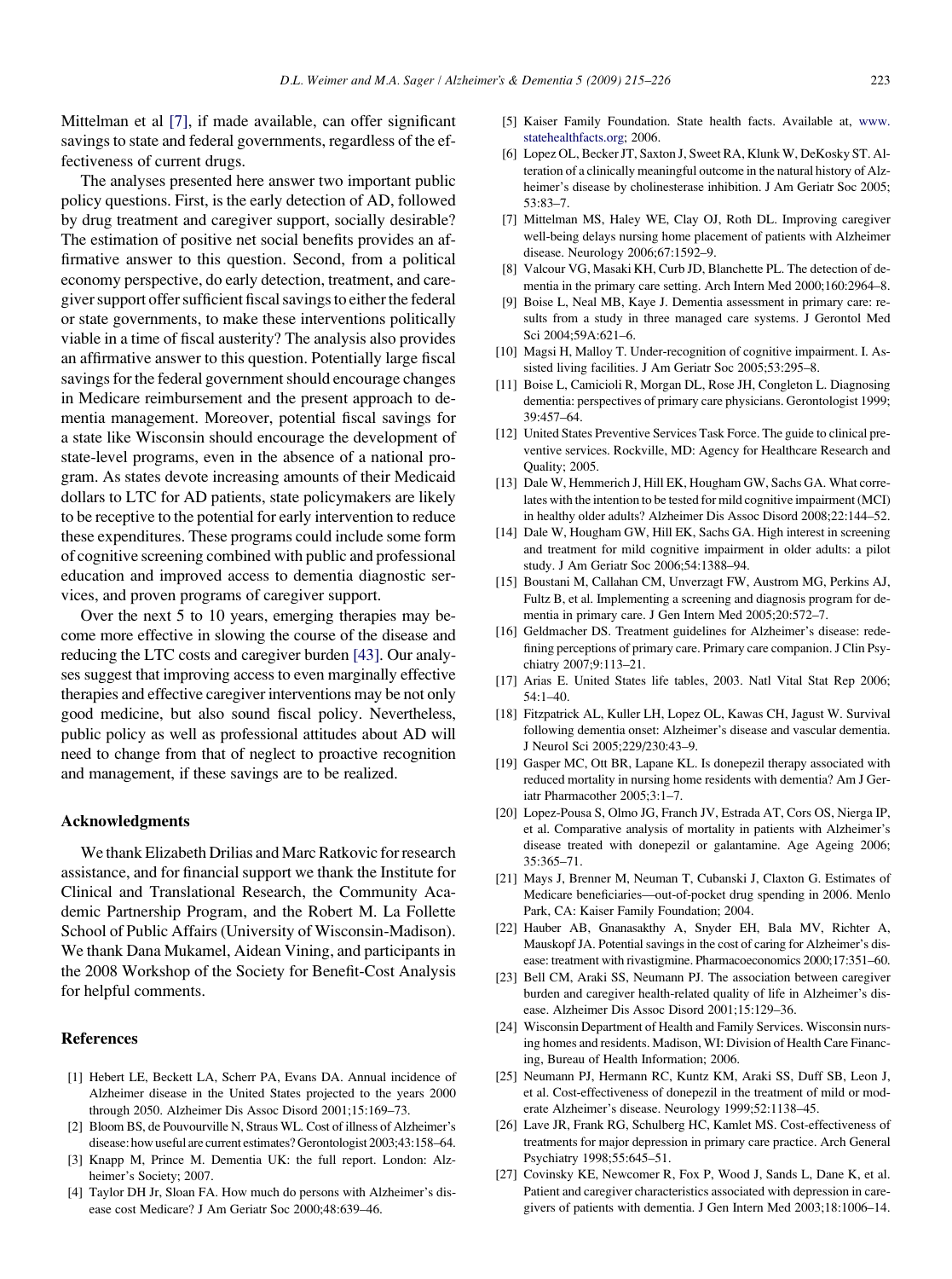- <span id="page-9-0"></span>[28] Boardman AE, Greenberg DH, Vining AR, Weimer DL. Cost-benefit analysis: concepts and practice. 3rd ed. Upper Saddle River, NJ: Prentice Hall; 2006.
- [29] Bullock R, Dengiz A. Cognitive performance in patients with Alzheimer's disease receiving cholinesterase inhibitors for up to five years. Int J Clin Pract 2005;59:817–22.
- [30] Sabbagh M, Farlow M, Relkin N, Beach T. Do cholinergic therapies have disease-modifying effects in Alzheimer's disease? Alzheimers Dement 2006;2:118–25.
- [31] Matthews HP, Korbey J, Wilkenson DG, Rowden J. Donepezil in Alzheimer's disease: eighteen months from Southampton Memory Clinic. Int J Geriatr Psychiatry 2000;15:713–20.
- [32] Small GW, Kaufer D, Mendiondo MS, Quarg P, Spiegel R. Cognitive performance in Alzheimer's disease patients receiving rivastigmine for up to 5 years. Int J Clin Pract 2005;59:473–7.
- [33] Karlawish JHT, Klocinski JL, Merz J, Clark CC, Asch DA. Caregivers' preferences for the treatment of patients with Alzheimer's disease. Neurology 2000;55:1008–14.
- [34] Mittelman MS, Roth DL, Coon DW, Haley WE. Sustained benefit of supportive intervention for depressive symptoms in caregivers of patients with Alzheimer's disease. Am J Psychiatry 2004;161: 850–6.
- [35] Newcomer R, Spitalny M, Fox P, Yordi C. Effects of the Medicare Alzheimer's disease demonstration on the use of community-based services. Health Serv Res 1999;34:645–67.
- [36] Barker WW, Luis C, Harwood D, Loewenstein D, Bravo M, Ownby R, Duara R. The effect of a memory screening program on the early diagnosis of Alzheimer disease. Alzheimer Dis Assoc Disord 2005;19:1–7.
- [37] Gruber-Baldini AL, Stuart B, Zukerman IH, Simoni-Wastila L, Miller S. Treatment of dementia in community dwelling and institutionalized Medicare beneficiaries. J Am Geriatr Soc 2007;55:1508–16.
- [38] Callahan CM, Boustani MA, Unverzagt FW, Autrom MG, Damush TM, Perkins AJ, et al. Effectiveness of collaborative care for older adults with Alzheimer disease in primary care: a randomized controlled trial. JAMA 2006;295:2148–57.
- [39] Belle SH, Burgio L, Burns R, Coon D, Czaja SJ, Gallagher-Thompson D, et al. Enhancing the quality of life of dementia caregivers from different ethnic or racial groups: a randomized controlled trial. Ann Intern Med 2006;145:727–38.
- [40] Borson S, Scanlan J, Hummel J, Gibbs K, Lessig M, Zuhr E. Implementing routine cognitive screening of older adults in primary care: process and impact of physician behavior. Soc Gen Intern Med 2007;22:811–7.
- [41] Brayne C, Fox C, Boustani M. Dementia screening in primary care: is it time? JAMA 2007;298:2409–11.
- [42] Carpenter BD, Xiong C, Porensky EK, Lee MM, Brown PJ, Coats M, et al. Reaction to a dementia diagnosis in individuals with Alzheimer's disease and mild cognitive impairment. J Am Geriatr Soc 2008;56:405–12.
- [43] Salloway S, Mintzer J, Weiner MF, Cummings JL. Perspectives: disease-modifying therapies in Alzheimer's disease. Alzheimer's Dement 2008;4:65–79.

# Appendix I. Summary of modeling strategy for Monte Carlo trials

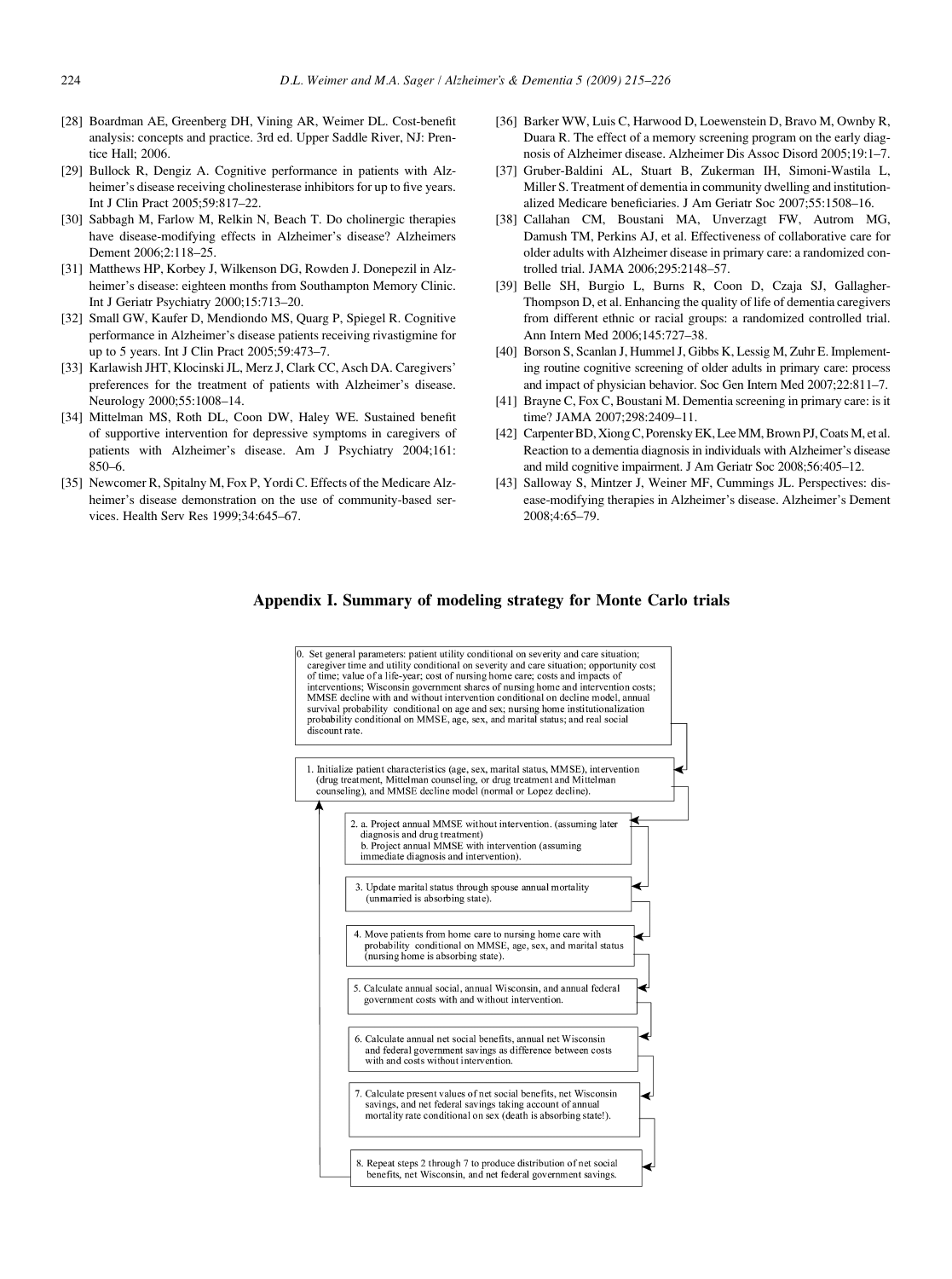# <span id="page-10-0"></span>Appendix II. Overview of general base-case parameters

| Parameter                                                     | <b>Assumed Value</b>                                              | Source                                                                                                |  |
|---------------------------------------------------------------|-------------------------------------------------------------------|-------------------------------------------------------------------------------------------------------|--|
| Annual nursing home cost                                      | Private pay, \$66,795                                             | Wisconsin Department of Health and Family<br>Services [24]                                            |  |
|                                                               | Medicaid, \$46,355                                                |                                                                                                       |  |
| Weekly hours of caregiver time at home                        | Mild AD, 15.4                                                     | Bell et al (2001); assumes variation of $\pm 50\%$<br>$[23]$                                          |  |
|                                                               | Moderate AD, 44.5                                                 |                                                                                                       |  |
|                                                               | Severe AD, 70.2                                                   |                                                                                                       |  |
| Weekly hours of caregiver time for nursing home<br>care       | Mild AD, 0.6                                                      |                                                                                                       |  |
|                                                               | Moderate AD, 1.6                                                  |                                                                                                       |  |
|                                                               | Severe AD, 2.2                                                    |                                                                                                       |  |
| Median Wisconsin hourly wage                                  | \$14.69                                                           | Center on Wisconsin Strategy (2007)                                                                   |  |
| Opportunity cost of caregiver time<br>Patient utility at home | Median wage                                                       | Opportunity cost of leisure                                                                           |  |
|                                                               | Mild AD, $0.68$                                                   | Neumann et al [25]                                                                                    |  |
|                                                               | Moderate AD: 0.54                                                 |                                                                                                       |  |
|                                                               | Severe AD: 0.37                                                   |                                                                                                       |  |
| Patient utility in nursing home                               | Mild AD, $0.71$                                                   |                                                                                                       |  |
|                                                               | Moderate AD, 0.48                                                 |                                                                                                       |  |
| Caregiver utility at home                                     | Severe AD: 0.31                                                   |                                                                                                       |  |
|                                                               | Mild AD, 0.86                                                     |                                                                                                       |  |
|                                                               | Moderate AD, 0.86                                                 |                                                                                                       |  |
| Caregiver utility for patient in nursing home                 | Severe AD, 0.86                                                   |                                                                                                       |  |
|                                                               | Mild AD, $0.86$                                                   |                                                                                                       |  |
|                                                               | Moderate AD, 0.88                                                 |                                                                                                       |  |
| Annual survival probability                                   | Severe AD, 0.88                                                   | Arias [17]; Fitzpatrick et al [18]                                                                    |  |
|                                                               | Varies by age and sex; applies<br>2.1 hazard rate for AD patients |                                                                                                       |  |
| Annual nursing home institutionalization risk                 |                                                                   | Based on estimated models of Hauber et al [22]                                                        |  |
| Real social discount rate                                     | By MMSE, sex, age, and marital status<br>0.035                    | Boardman et al [28]; upper bound value of life-<br>year consistent with \$4 million statistical value |  |
| Value of a life-year                                          | Uniform distribution over \$93,500 to                             | of life                                                                                               |  |
|                                                               | \$187,000                                                         |                                                                                                       |  |
| Annual cost of drug treatment                                 | \$1825                                                            | Assuming \$5 per day<br>(Continued)                                                                   |  |